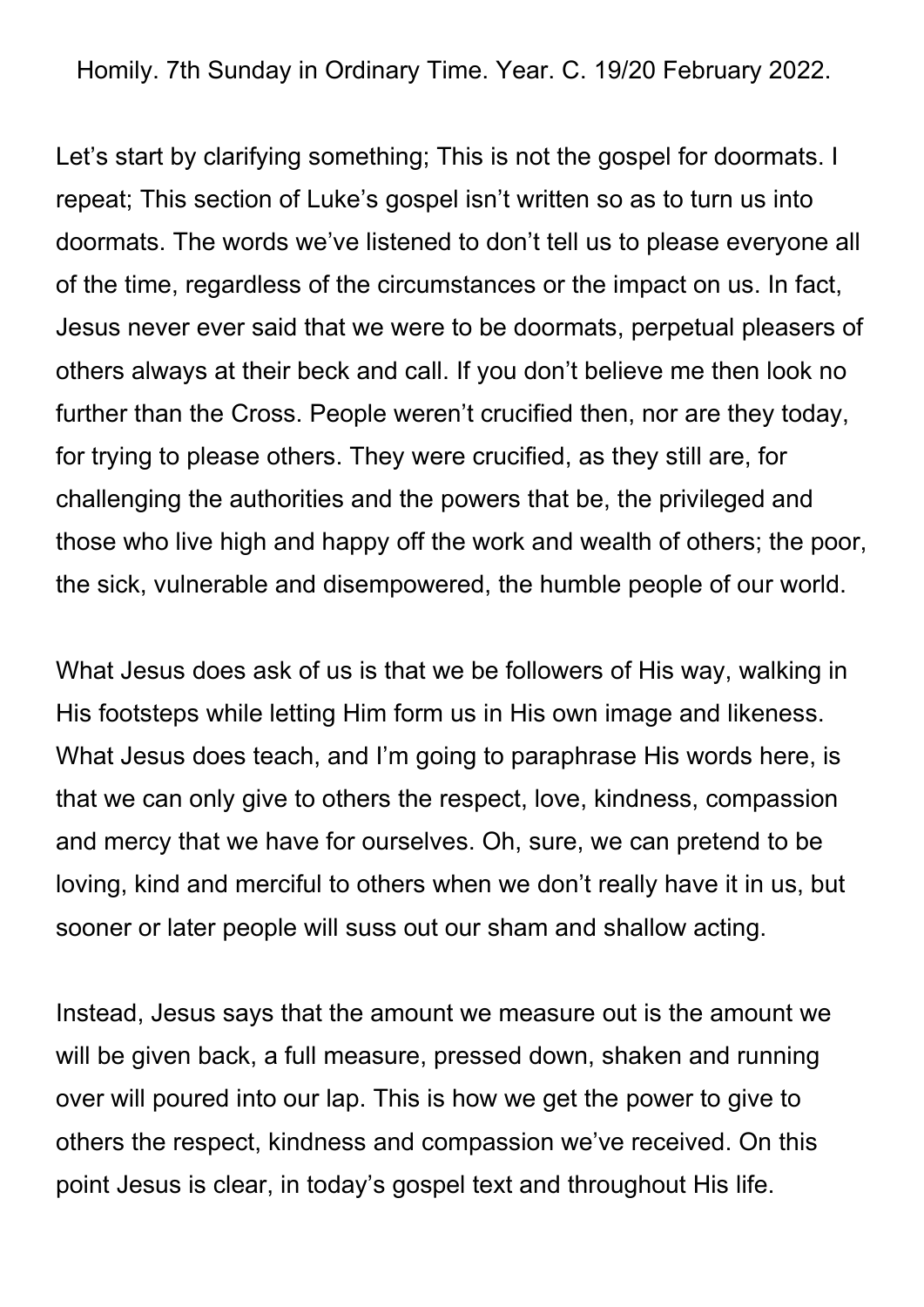We receive what we're to give to others in the same way that He did; from God's free abundant goodness to us and from no other source.

This is why, before talking about any rewards that may come our way, Jesus says that we are to be like the Most High God who is kind to the ungrateful and the wicked and be as compassionate to others as God is compassionate to us. I'm sure that you've realised that in these words Jesus is talking about us. Aren't we to be counted amongst the ungrateful and the wicked? Aren't we part of that great mob always in need of God's compassion and forgiveness? We'd better be, because if we think we're not, if we think we're already perfect and a few steps up the ladder above everyone else then we'll have no need whatsoever of God or of our Saviour, Jesus Christ. Moreover, we'll never ask for or experience God's love and care for us, which means that we'll never be able to live it gratefully and hand this gift on to others with sincerity of spirit and generosity of heart.

As Pope Francis put it to us earlier this week; We live in a time in which it is common to criticise the Church, to point out its inconsistencies, it's sins, which in reality are our inconsistencies, our sins, because the Church has always been a people of sinners ever in need of encountering God's mercy, forgiveness and compassion.

Back then to St. Paul who explains to us that Jesus is the new heavenly Adam come to bring us the saving kindness and mercy of God. All of us are born from the earthly Adam, but now by our Baptism into Christ, we are also reborn in the heavenly Adam, Jesus Christ, and so we bear His image. The Psalm of our Mass told us what that image is; the kindness